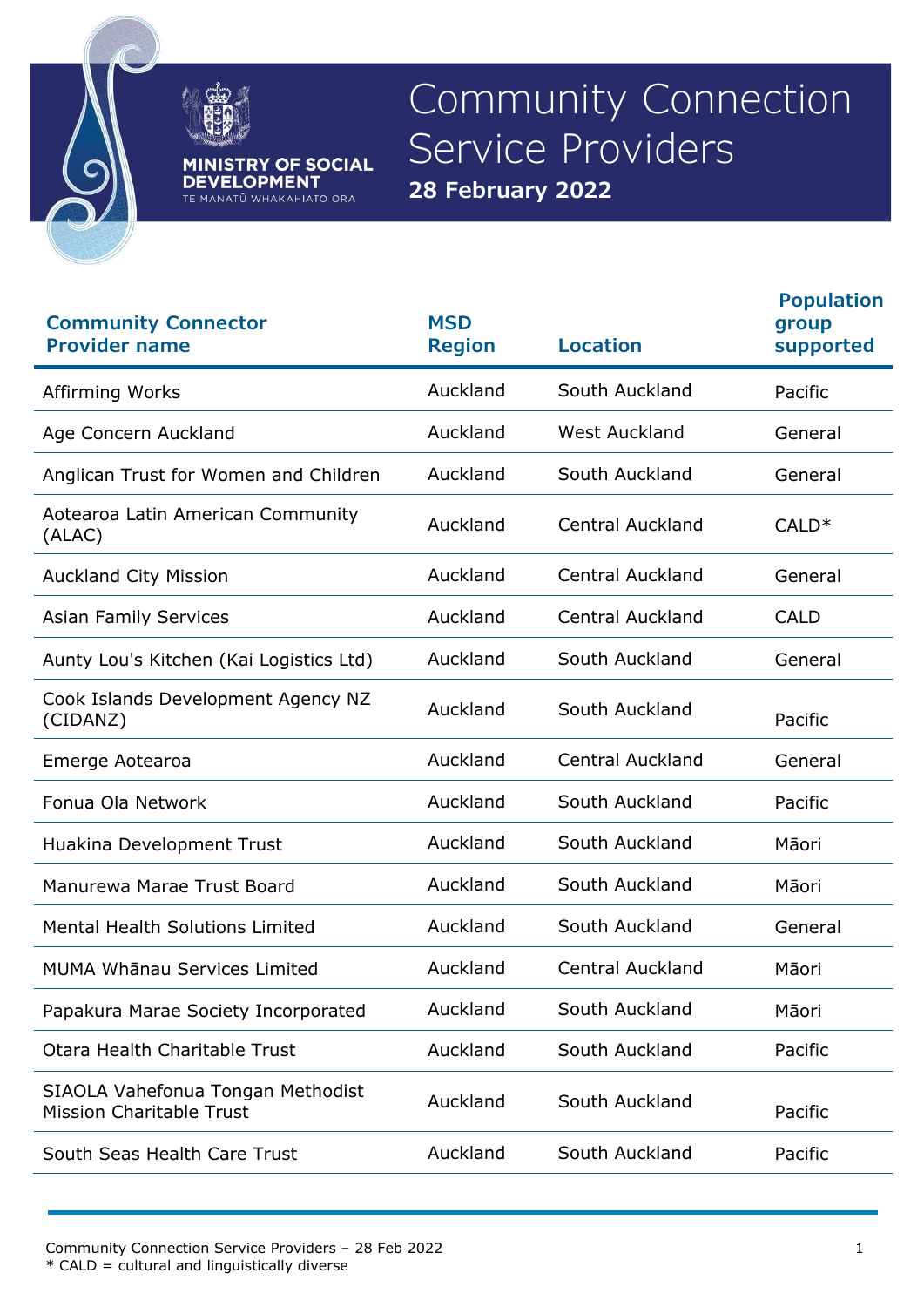| <b>Community Connector</b><br><b>Provider name</b> | <b>MSD</b><br><b>Region</b> | <b>Location</b>            | <b>Population</b><br>group<br>supported |
|----------------------------------------------------|-----------------------------|----------------------------|-----------------------------------------|
| Te Puna Hauora                                     | Auckland                    | South Auckland             | Māori                                   |
| Te Whānau o Waipareira Trust                       | Auckland                    | <b>Central Auckland</b>    | Māori                                   |
| The Fono                                           | Auckland                    | Auckland                   | Pacific                                 |
| The Pride Project Charitable Trust                 | Auckland                    | <b>West Auckland</b>       | General                                 |
| The Whānau Ora Community Clinic                    | Auckland                    | Auckland                   | Māori                                   |
| <b>TOA Pacific Incorporated</b>                    | Auckland                    | South Auckland             | Pacific                                 |
| Vaka Tautua Limited                                | Auckland                    | South Auckland             | Pacific                                 |
| <b>VisionWest Community Trust</b>                  | Auckland                    | South Auckland             | General                                 |
| Ngāti Whatua Orakei - Whai Māia                    | Auckland                    | South Auckland             | Māori                                   |
| Te Mahurehure Marae                                | Auckland                    | <b>West Auckland</b>       | Māori                                   |
| Ruapotaka Marae                                    | Auckland                    | <b>Central Auckland</b>    | Māori                                   |
| LifeWise                                           | Auckland                    | <b>Central Auckland</b>    | General                                 |
| Piritahi Hauora                                    | Auckland                    | Waiheke Island             | General                                 |
| Hoani Waititi Marae                                | Auckland                    | <b>Central Auckland</b>    | Māori                                   |
| Pukaki Marae                                       | Auckland                    | <b>Central Auckland</b>    | Māori                                   |
| Taulanga U                                         | Auckland                    | <b>West Auckland</b>       | Pacific                                 |
| Te Haa Oranga o Ngāti Whatua                       | Auckland                    | North Auckland,<br>Kaipara | Māori                                   |
| Te Kahui Tu Kaha                                   | Auckland                    | South Auckland             | Māori                                   |
| Te Puea Marae                                      | Auckland                    | <b>West Auckland</b>       | Māori                                   |
| Turuki Health                                      | Auckland                    | South Auckland             | Māori                                   |
| Te Kōhanga Reo ki Tamaki                           | Auckland                    | South Auckland             | Māori                                   |
| <b>CNSST Foundation</b>                            | Auckland                    | South Auckland             | <b>CALD</b>                             |
| The Asian Network Inc. (TANI)                      | Auckland                    | South Auckland             | <b>CALD</b>                             |
| Belong Aotearoa                                    | Auckland                    | East Auckland              | <b>CALD</b>                             |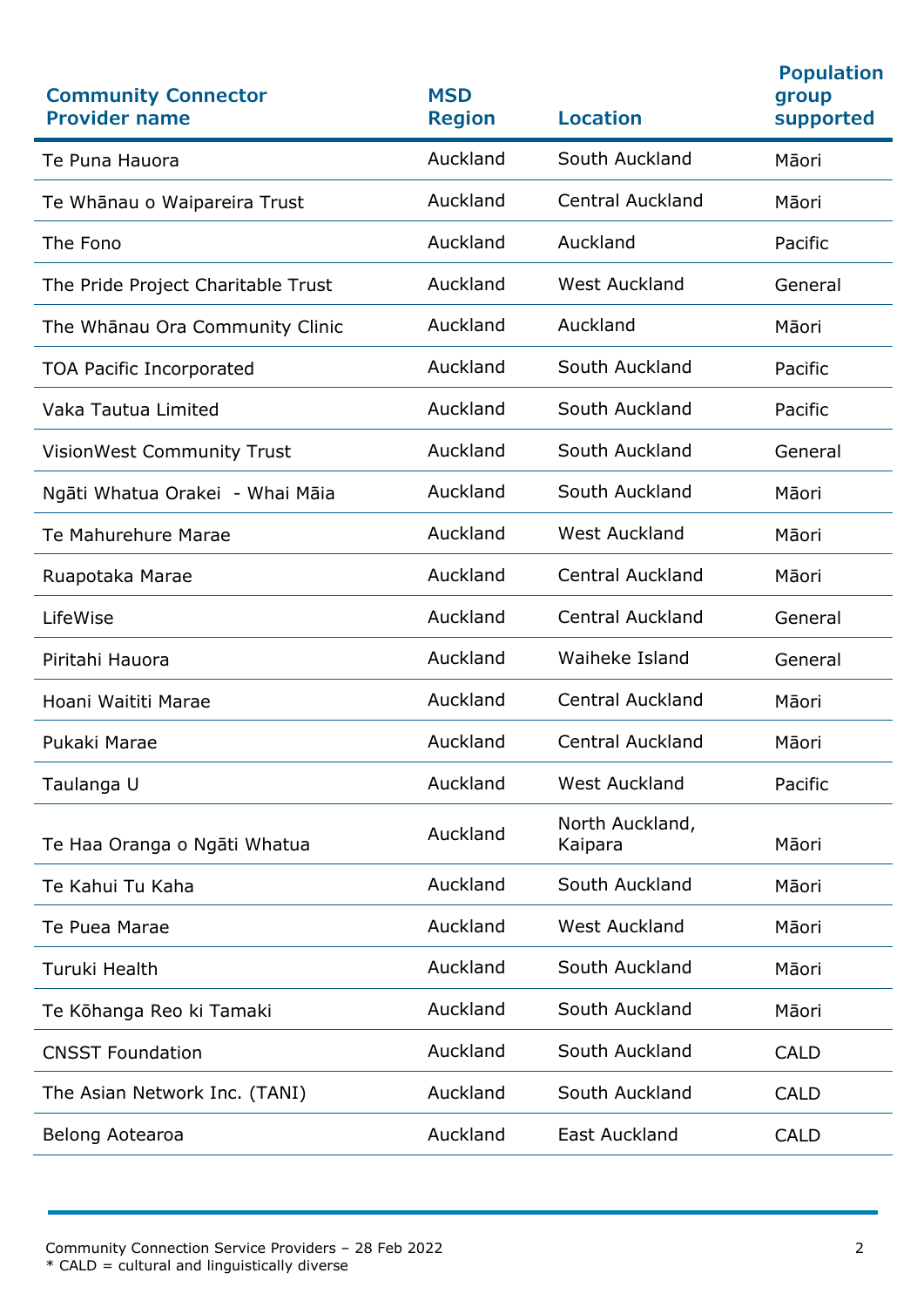| <b>Community Connector</b><br><b>Provider name</b>   | <b>MSD</b><br><b>Region</b> | <b>Location</b>                 | <b>Population</b><br>group<br>supported |
|------------------------------------------------------|-----------------------------|---------------------------------|-----------------------------------------|
| NZ Ethnic Women's Trust                              | Auckland                    | Auckland                        | <b>CALD</b>                             |
| <b>Grace Foundation</b>                              | Auckland                    | South Auckland                  | General                                 |
| AvaNiu Pasifika Limited                              | Bay of Plenty               | Tauranga                        | Pacific                                 |
| Good Neighbour Aotearoa Trust                        | Bay of Plenty               | Tauranga                        | General                                 |
| Katikati Community Resource Centre                   | Bay of Plenty               | Katikati                        | General                                 |
| Ngāti Awa Social and Health Services<br>Trust        | Bay of Plenty Whakatane     |                                 | Māori                                   |
| Poutiri Charitable Trust                             | Bay of Plenty Te Puke       |                                 | Māori                                   |
| Te Pou Oranga o Whakatōhea                           | Bay of Plenty               | Opotiki                         | Māori                                   |
| Te Waiariki Purea Trust                              | Bay of Plenty               | Rotorua                         | Māori                                   |
| Fordlands (Te Waiariki Purea Trust)                  | Bay of Plenty               | Rotorua                         | Māori                                   |
| <b>Tokoroa Council of Social Services</b><br>(TCOSS) | Bay of Plenty Tokoroa       |                                 | General                                 |
| Tūwharetoa Health Charitable Trust                   | Bay of Plenty Taupo         |                                 | Māori                                   |
| Te Arawa Whānau Ora                                  | Bay of Plenty               | Rotorua                         | Māori                                   |
| Te Puawai o Ngāti Whare charitable trust             | Bay of Plenty               | Minganui                        | Māori                                   |
| Te Rūnanga o Ngāti Manawa                            | Bay of Plenty               | Murupara                        | Māori                                   |
| Ngāti Rangi Nui                                      | Bay of Plenty               | Tauranga                        | Māori                                   |
| Ngai te Rangi                                        | Bay of Plenty               | Tauranga                        | Māori                                   |
| Te Kapua Whakapipi Charitable Trust                  | Bay of Plenty               | Te Puke                         | Māori                                   |
| <b>Tuhoe Charitable Trust</b>                        | Bay of Plenty               | Turangi/Taupo                   | Māori                                   |
| Tuwharetoa ki Kawerau                                | Bay of Plenty               | Kawerau                         | Māori                                   |
| Te Rūnanga o Te Whānau                               | Bay of Plenty               | Opotiki                         | Māori                                   |
| Tauranga Pacific Island Trust                        | Bay of Plenty               | Tauranga, Te Puke,<br>Katikati  | Pacific                                 |
| Rotorua Pacific Island Trust                         | Bay of Plenty               | Rotorua, Murupara,<br>Kaingaroa | Pacific                                 |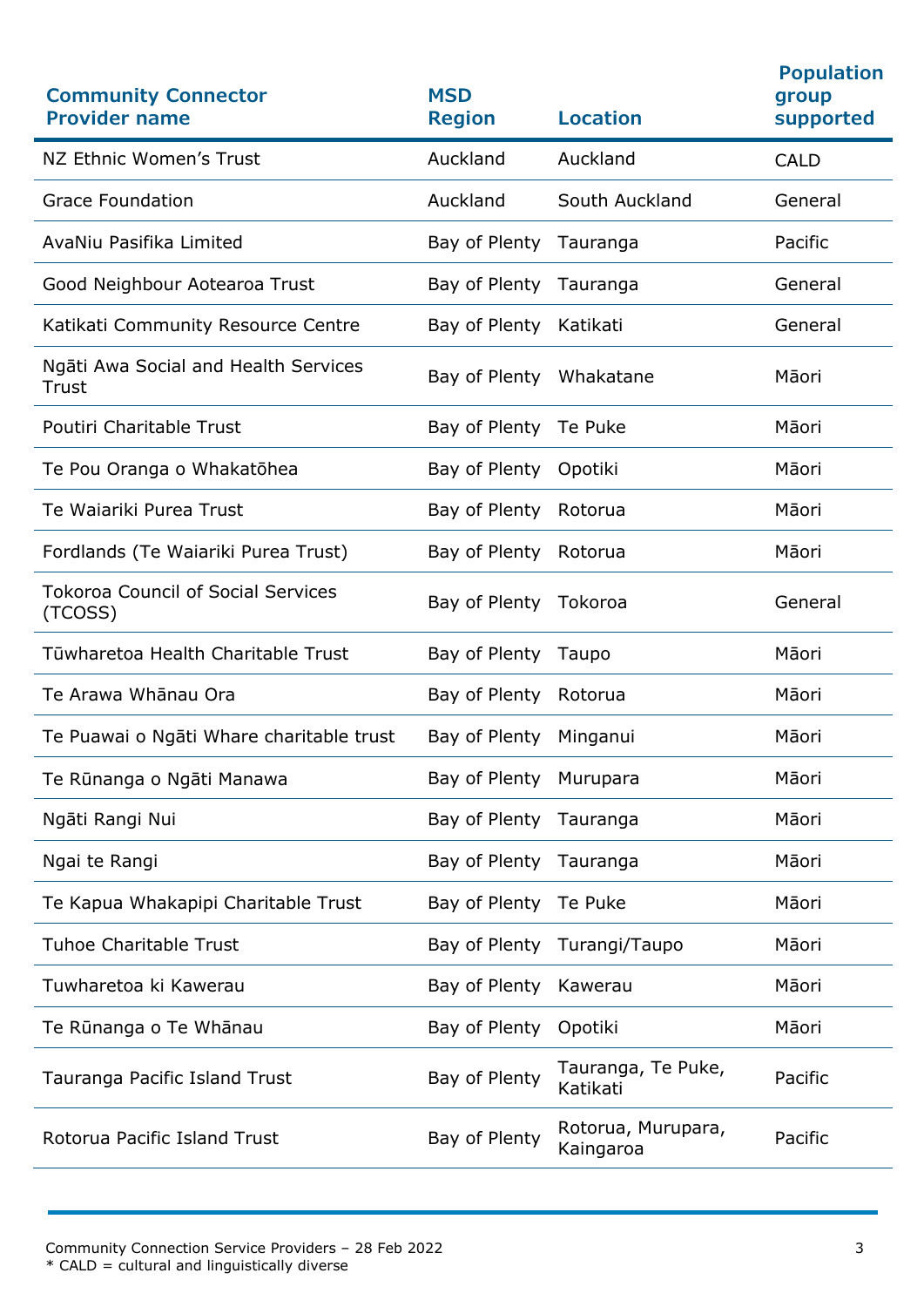| <b>Community Connector</b><br><b>Provider name</b>             | <b>MSD</b><br><b>Region</b> | <b>Location</b>               | <b>Population</b><br>group<br>supported |
|----------------------------------------------------------------|-----------------------------|-------------------------------|-----------------------------------------|
| Age Concern Canterbury                                         | Canterbury                  | Christchurch                  | General                                 |
| Ashburton Safer Community Council Trust<br><b>Board</b>        | Canterbury                  | Ashburton                     | General                                 |
| Canterbury Refugee Resettlement and<br>Resource Centre (CRRRC) | Canterbury                  | Christchurch                  | <b>CALD</b>                             |
| Christchurch Resettlement Services Inc                         | Canterbury                  | Christchurch                  | <b>CALD</b>                             |
| Community Wellbeing North Canterbury<br>Trust                  | Canterbury                  | North Canterbury              | General                                 |
| Ki Te Tihi/The Loft                                            | Canterbury                  | Christchurch                  | General                                 |
| Christchurch City Mission                                      | Canterbury                  | Christchurch                  | General                                 |
| Te Ora Hou Otautahi Incorporated                               | Canterbury                  | Christchurch                  | Māori                                   |
| Te Rūnanga o Ngā Maata Waka Inc                                | Canterbury                  | Christchurch                  | Māori                                   |
| Te Hā o te Ora o Wharekauri                                    | Canterbury                  | Chatham Islands               | General                                 |
| Etu Pasifika                                                   | Canterbury                  | Christchurch                  | Pacific                                 |
| Tangata Atumotu                                                | Canterbury                  | Christchurch                  | Pacific                                 |
| <b>Whitiora Centre</b>                                         | Canterbury                  | Christchurch                  | Māori                                   |
| He Kāhui Wairarapa Incorporated                                | Central                     | Masterton                     | Māori                                   |
| Kahungunu tamaki nui o rua                                     | Central                     | Tararua                       | Māori                                   |
| Manawatū Multicultural Council                                 | Central                     | <b>Palmerston North</b>       | <b>CALD</b>                             |
| <b>MASH Trust</b>                                              | Central                     | Manawatu, Palmerston<br>North | General                                 |
| Muaūpoko Tribal Authority Incorporated                         | Central                     | Levin                         | Māori                                   |
| Ngā Kaitiaki o Ngāti Kauwhata<br>Incorporated                  | Central                     | Feilding                      | Māori                                   |
| Niu Vaka Trust                                                 | Central                     | Horowhenua                    | Pacific                                 |
| Pasifika o Wairarapa Council                                   | Central                     | Wairarapa                     | Pacific                                 |
| Rangitane o Manawatu (Best Care<br>Whakapai Hauora)            | Central                     | <b>Palmerston North</b>       | Māori                                   |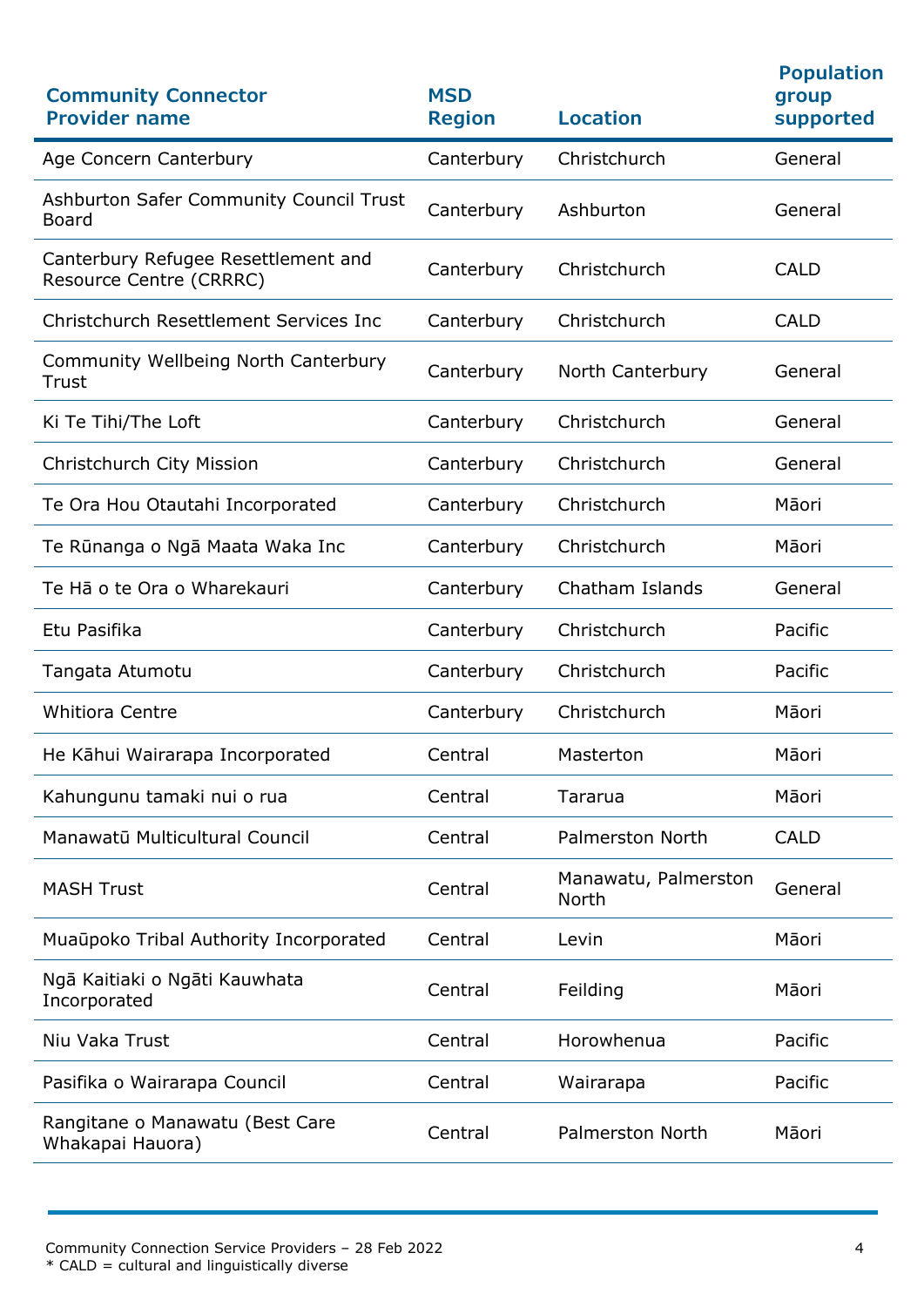| <b>Community Connector</b><br><b>Provider name</b>  | <b>MSD</b><br><b>Region</b> | <b>Location</b>                  | <b>Population</b><br>group<br>supported |
|-----------------------------------------------------|-----------------------------|----------------------------------|-----------------------------------------|
| Rangitāne o Tamaki nui a Rua<br>Incorporated        | Central                     | Dannevirke                       | Māori                                   |
| Raukawa Whānau Ora Limited                          | Central                     | Levin                            | Māori                                   |
| Te Atiawa ki Whakarongotai Charitable<br>Trust      | Central                     | Waikanae                         | Māori                                   |
| Te Puna Oranga o Otaki Charitable Trust             | Central                     | Otaki                            | Māori                                   |
| The Trust Tararua                                   | Central                     | Pahiatua                         | General                                 |
| <b>Wairarapa Safer Community Trust</b>              | Central                     | Wairarapa                        | General                                 |
| Hikoi Koutou Charitable Trust                       | <b>East Coast</b>           | Hastings                         | Māori                                   |
| Kings Force Health Charitable Trust                 | East Coast                  | Napier                           | Pacific                                 |
| Multicultural Association Hawkes Bay                | <b>East Coast</b>           | Hastings                         | <b>CALD</b>                             |
| Ngāti Pāhauwera Development Trust<br>Limited        | <b>East Coast</b>           | Napier                           | Māori                                   |
| Rongomaiwahine Iwi Charitable Trust                 | <b>East Coast</b>           | Hawkes Bay                       | Māori                                   |
| Te Araroa & District Progressive<br>Association     | <b>East Coast</b>           | Te Araroa                        | General                                 |
| Te Iwi o Rakaipaaka Incorporated                    | <b>East Coast</b>           | Nuhaka                           | Māori                                   |
| Te Taiwhenua o Tamatea Incorporated                 | <b>East Coast</b>           | Waipukurau Central               | Māori                                   |
| Te Taiwhenua o Te Whanganui ā Orotu<br>Incorporated | <b>East Coast</b>           | Napier                           | Māori                                   |
| Age Concern Hawkes Bay                              | <b>East Coast</b>           | Hastings / Central<br>Hawkes Bay | General                                 |
| Age Concern Napier                                  | <b>East Coast</b>           | Napier / Havelock Nth            | General                                 |
| Kainga Pasifika                                     | East Coast                  | Hastings/Flaxmere                | Pacific                                 |
| Te Rūnanga o Turanga nui a kiwa                     | East Coast                  | Tairāwhiti Coast                 | Māori                                   |
| Te Poho o Rawiri                                    | <b>East Coast</b>           | Gisborne                         | Māori                                   |
| Te Taiwhenua o Heretaunga                           | <b>East Coast</b>           | Hastings                         | Māori                                   |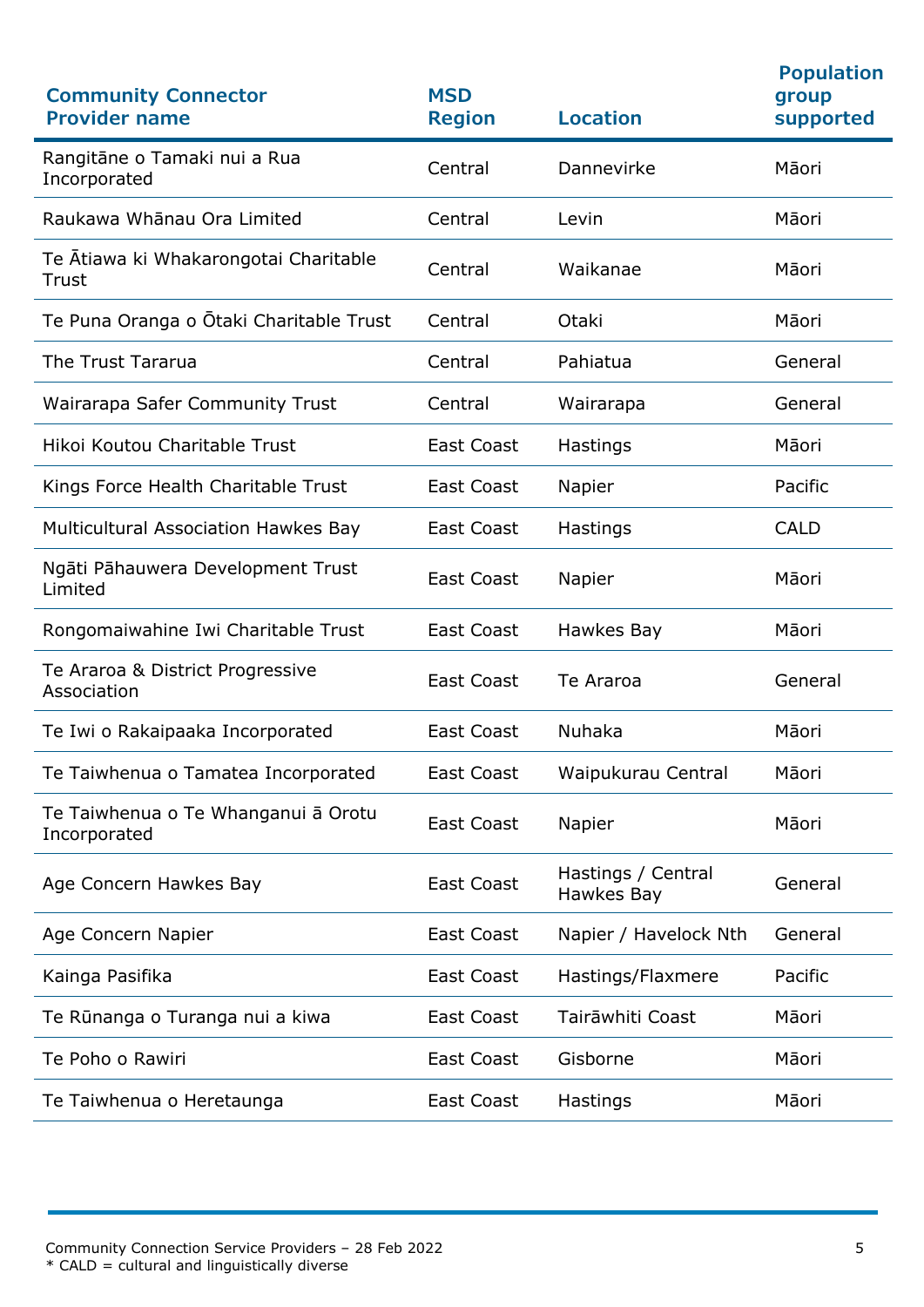| <b>Population</b><br>supported |
|--------------------------------|
|                                |
|                                |
|                                |
|                                |
|                                |
|                                |
|                                |
|                                |
|                                |
|                                |
|                                |
|                                |
|                                |
|                                |
|                                |
|                                |
|                                |
|                                |
|                                |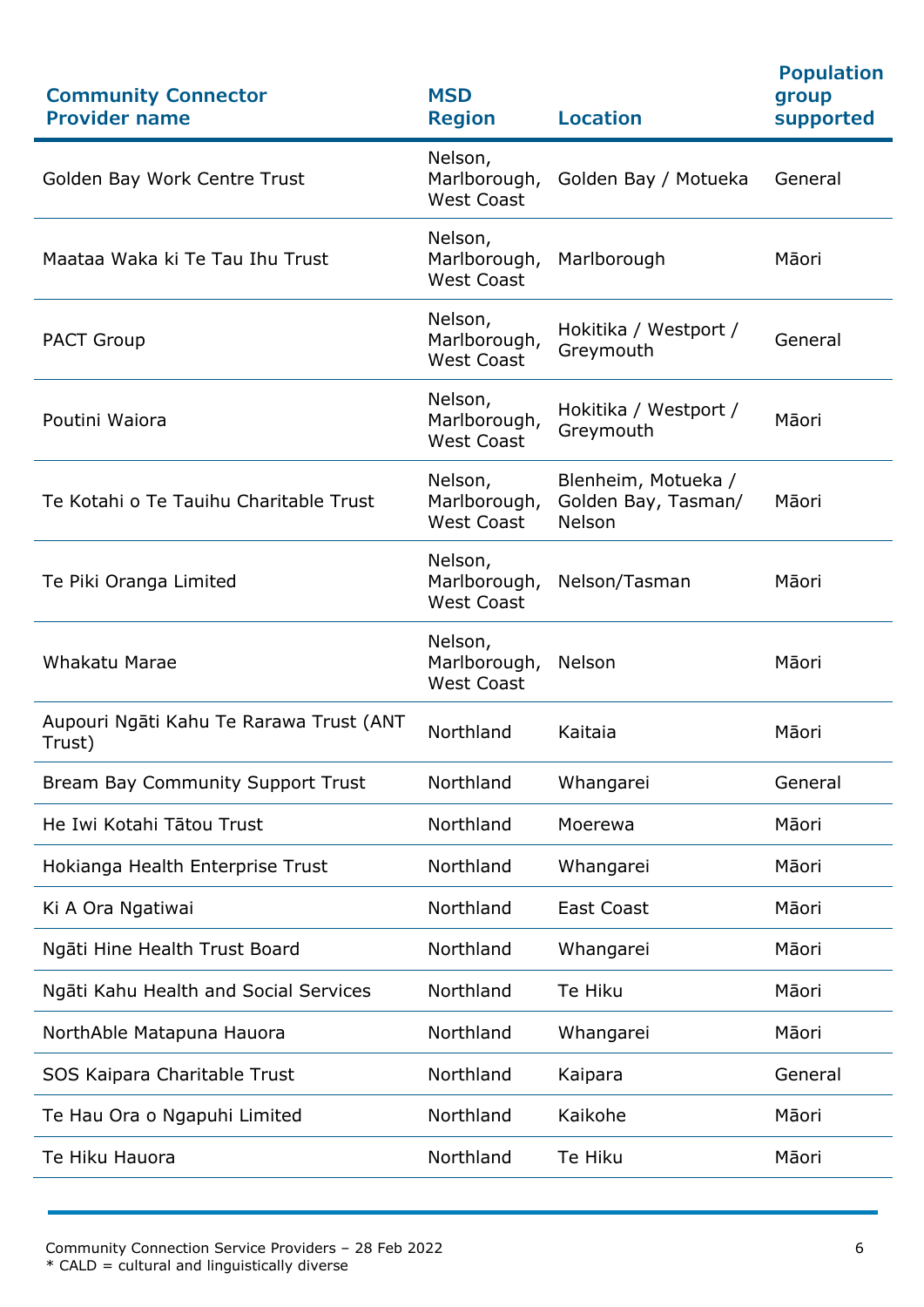| <b>Community Connector</b><br><b>Provider name</b>         | <b>MSD</b><br><b>Region</b> | <b>Location</b>                      | <b>Population</b><br>group<br>supported |
|------------------------------------------------------------|-----------------------------|--------------------------------------|-----------------------------------------|
| Te Ora Hou Northland Incorporated                          | Northland                   | Whangarei                            | Māori                                   |
| Te Rūnanga o Whāingaroa                                    | Northland                   | Kaeo                                 | Māori                                   |
| Waitomo Papakainga                                         | Northland                   | Te Hiku                              | Māori                                   |
| Whakawhiti Ora Pai                                         | Northland                   | Kaitaia                              | Māori                                   |
| Te Iwi o Ngati Kahu                                        | Northland                   | Te Hiku                              | Māori                                   |
| Ngatiwai Trust Board                                       | Northland                   | Whangarei                            | Māori                                   |
| Age Concern Kaitaia                                        | Northland                   | Bay of Islands Kerikeri<br>Mid North | General                                 |
| Alpine Community Development Trust                         | Southern                    | Wanaka                               | General                                 |
| Anglican Family Care Centre Incorporated                   | Southern                    | South Otago                          | General                                 |
| Aoraki Multicultural Council Incorporated                  | Southern                    | Timaru                               | <b>CALD</b>                             |
| Arai te uru Whare Hauora                                   | Southern                    | Dunedin                              | General                                 |
| Arowhenua Whānau Services                                  | Southern                    | Temuka                               | Māori                                   |
| Central Otago REAP                                         | Southern                    | Central Otago                        | General                                 |
| <b>Community Networking Trust (Eastern</b><br>Southland)   | Southern                    | Gore                                 | General                                 |
| <b>Fiordland Community House</b>                           | Southern                    | Te Anau                              | General                                 |
| Hokonui Rūnanga Health and Social<br><b>Services Trust</b> | Southern                    | Murihiku                             | Māori                                   |
| Mana Tāhuna Charitable Trust                               | Southern                    | Queenstown                           | Māori                                   |
| Oamaru Pacific Island Community Group<br>Incorporated      | Southern                    | Oamaru                               | Pacific                                 |
| Te Aitarakihi Trust Incorporated                           | Southern                    | Timaru                               | Māori                                   |
| Te Rūnaka o Awarua Charitable Trust                        | Southern                    | Invercargill                         | Māori                                   |
| Te Rūnanga o Waihopai                                      | Southern                    | Central Otago                        | Māori                                   |
| Nga Kete Matauranga Pounamu Charitable<br>Trust            | Southern                    | Invercargill                         | Māori                                   |
| Presbyterian Support Otago                                 | Southern                    | Dunedin, Waitaki                     | General                                 |
|                                                            |                             |                                      |                                         |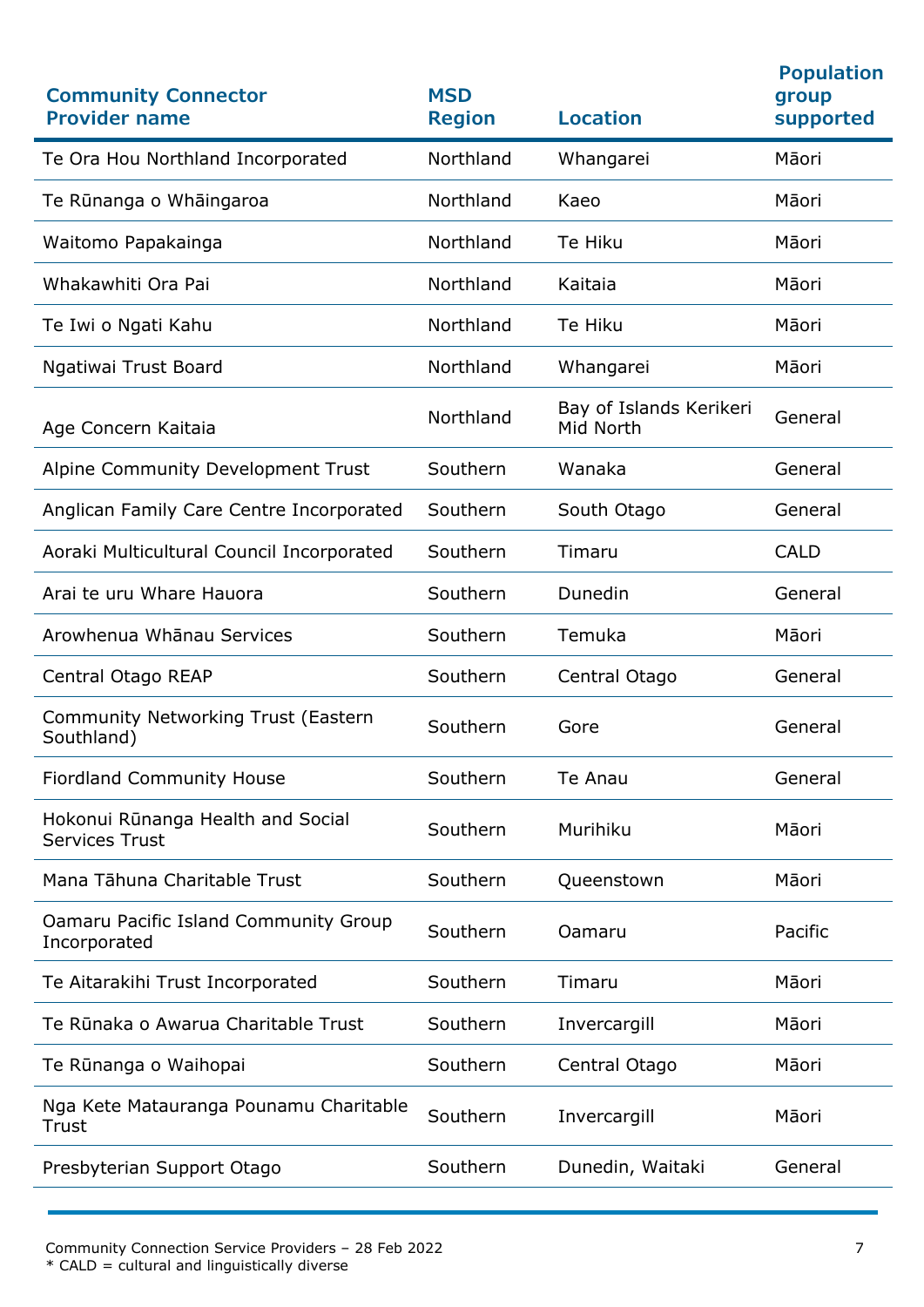| <b>Community Connector</b><br><b>Provider name</b> | <b>MSD</b><br><b>Region</b>                | <b>Location</b> | <b>Population</b><br>group<br>supported |
|----------------------------------------------------|--------------------------------------------|-----------------|-----------------------------------------|
| Pacific Trust Otago                                | Southern                                   | Dunedin         | Pacific                                 |
| Ngāruahine Iwi Authority                           | Taranaki,<br>King<br>Country,<br>Whanganui | Taranaki        | Māori                                   |
| <b>Taranaki Safe Families Trust</b>                | Taranaki,<br>King<br>Country,<br>Whanganui | New Plymouth    | General                                 |
| Te Kāhui Maru Trust                                | Taranaki,<br>King<br>Country,<br>Whanganui | Taranaki        | Māori                                   |
| Te Kōtuku Hauora Limited                           | Taranaki,<br>King<br>Country,<br>Whanganui | Marton          | Māori                                   |
| Tui Ora Limited                                    | Taranaki,<br>King<br>Country,<br>Whanganui | New Plymouth    | Māori                                   |
| Whanganui Peoples Centre                           | Taranaki,<br>King<br>Country,<br>Whanganui | Whanganui       | General                                 |
| Whanganui Regional Health Network                  | Taranaki,<br>King<br>Country,<br>Whanganui | Whanganui       | General                                 |
| Te Ranga Tupua                                     | Taranaki,<br>King<br>Country,<br>Whanganui | Whanganui       | General                                 |
| <b>Mokai-Patea Services Trust</b>                  | Taranaki,<br>King<br>Country,<br>Whanganui | Taihape         | General                                 |
| Taumarunui Community Kōkiri Trust                  | Taranaki,<br>King<br>Country,<br>Whanganui | Taumarunui      | Māori                                   |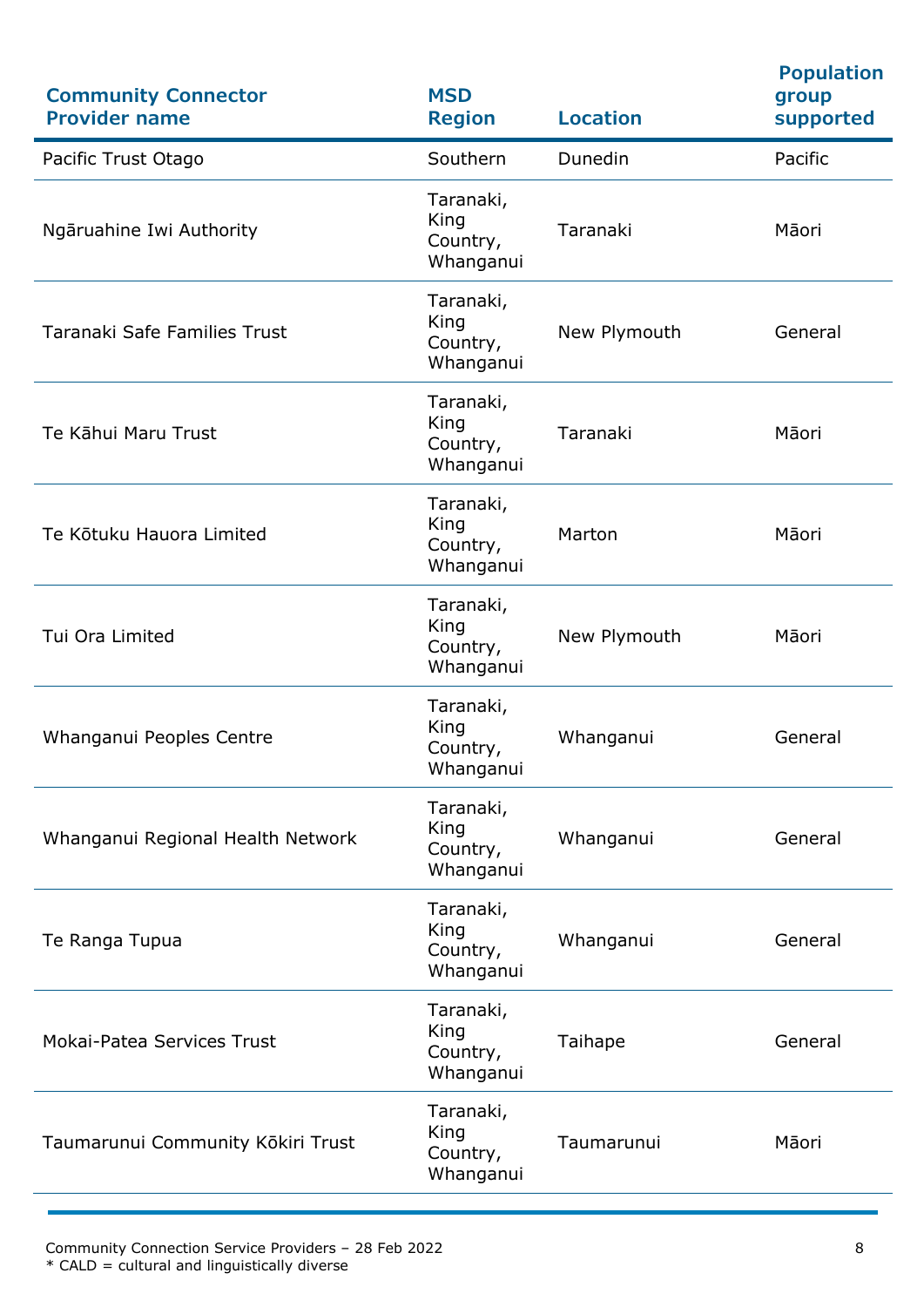| <b>Community Connector</b><br><b>Provider name</b> | <b>MSD</b><br><b>Region</b>                | <b>Location</b>       | <b>Population</b><br>group<br>supported |
|----------------------------------------------------|--------------------------------------------|-----------------------|-----------------------------------------|
| Ngāti Rangi                                        | Taranaki,<br>King<br>Country,<br>Whanganui | Ohakune               | General                                 |
| Te Rūnanga o Ngāti Ruanui Trust                    | Taranaki,<br>King<br>Country,<br>Whanganui | Taranaki              | Māori                                   |
| <b>Hamilton Multicultural Services Trust</b>       | Waikato                                    | Hamilton              | <b>CALD</b>                             |
| Hauraki Māori Trust Board                          | Waikato                                    | Paeroa                | Māori                                   |
| K'aute Pasifika Trust                              | Waikato                                    | Hamilton              | Pacific                                 |
| Maniapoto Māori Trust Board                        | Waikato                                    | Te Kuiti              | Māori                                   |
| <b>Mental Health Solutions Limited</b>             | Waikato                                    | Hamilton              | General                                 |
| Raukawa Charitable Trust                           | Waikato                                    | Tokoroa               | Māori                                   |
| Te Papanui Enderley Community Trust                | Waikato                                    | Hamilton              | Māori                                   |
| Te Whakakitenga o Waikato Incorporated             | Waikato                                    | Hamilton              | Māori                                   |
| Te Whakaruruhau (Waikato Women's<br>Refuge)        | Waikato                                    | Hamilton              | Māori                                   |
| Tuu Ohomai Services                                | Waikato                                    | Hamilton              | General                                 |
| <b>Western Community Association</b>               | Waikato                                    | Hamilton              | General                                 |
| Ngāti Haua Iwi Trust                               | Waikato                                    | Morrinsville/Matamata | Māori                                   |
| Matawhaanui Trust                                  | Waikato                                    | Huntly                | Māori                                   |
| Shama                                              | Waikato                                    | Hamilton              | <b>CALD</b>                             |
| Te Hauora o Ngāti Haua                             | Waikato                                    | Waharoa               | Māori                                   |
| Rauawaawa Kaumatua Charitable Trust                | Waikato                                    | Hamilton              | Māori                                   |
| Coromandel Independent Living Trust                | Waikato                                    | Coromandel            | General                                 |
| Kāinga Aroha Community House                       | Waikato                                    | Te Awamutu            | Māori                                   |
| Here to help you - WiseGroup                       | Waikato                                    | Tokoroa/Tauranga      | General                                 |
| ChangeMakers Refugee Forum                         | Wellington                                 | Wellington            | <b>CALD</b>                             |